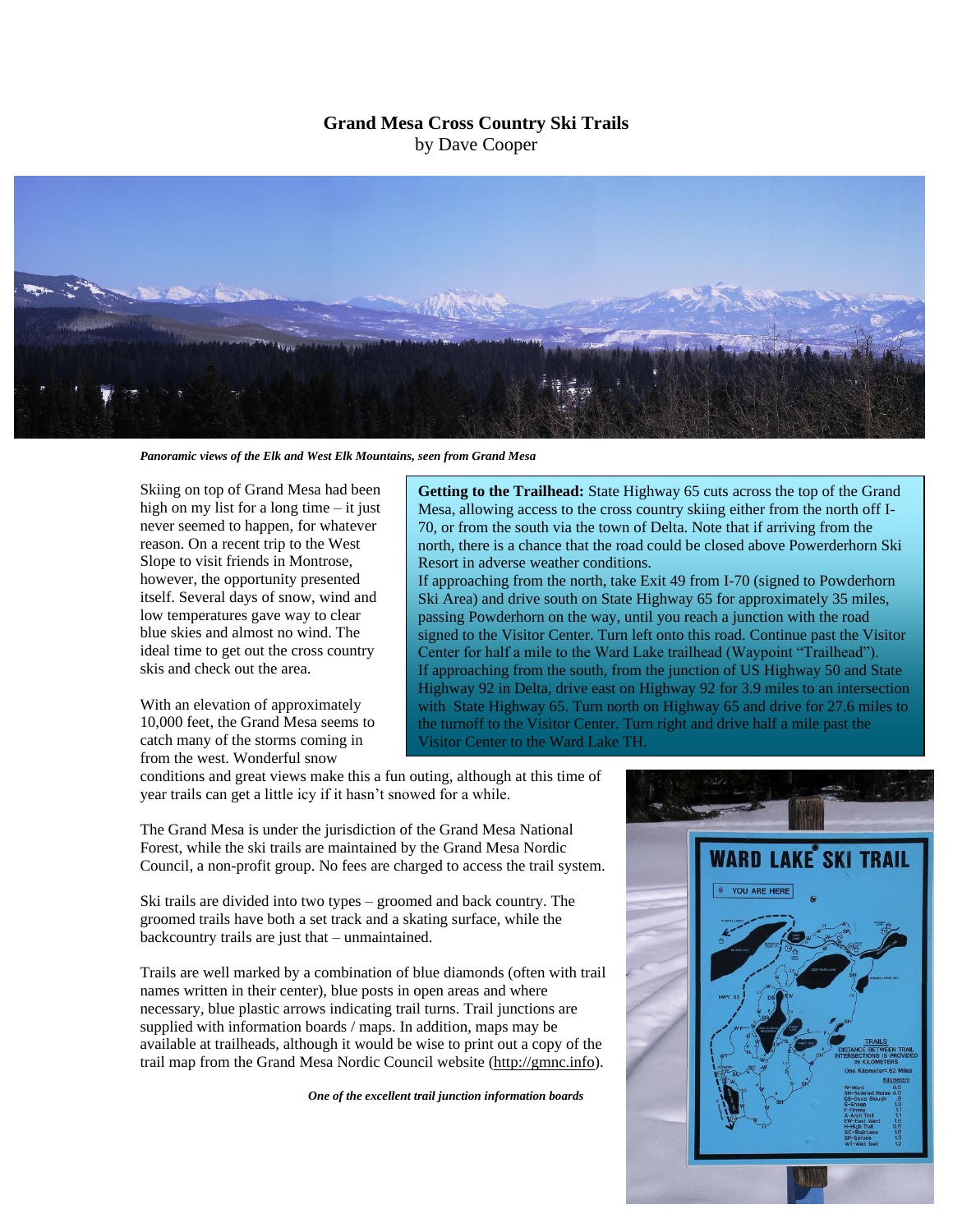For this week's trail we explore a "sampler" in the Ward Lake area, combining both groomed and backcountry trails. Remember though that there are many miles of trails up here, suitable for all ability levels.



*One indication that they receive plenty of snow up here.*

## **Trail Description**

From the trailhead parking area, walk across the road to the Ward Lake trailhead and start skiing on the groomed Ward Trail as it heads along the west side of Deep Ward Lake. Stay on this trail, passing junctions with the East Ward and Deep Slough trails, both

## **Hike Statistics:**

On this loop trail the cumulative elevation gained and lost is 650 feet in a total distance of 6 miles.

**Difficulty:** The Wild Trail is rated "Most Difficult", while the rest of the loop is considered "Moderate".

**USGS Quads:** Grand Mesa, CO

heading off to your left, until a trail junction with the Wild Trail after 1.3 miles.

The Wild trail is well named, and forms the greatest challenge on the loop. Rated Most Difficult, the Wild trail initially undulates quite gently before plunging down the narrow trail between large, solid-looking conifers (i.e. don't run into them!). Most sections of the downhill average about 7 degrees, with the steepest section approaching 15 degrees and including some sharp turns. This section is quite exciting.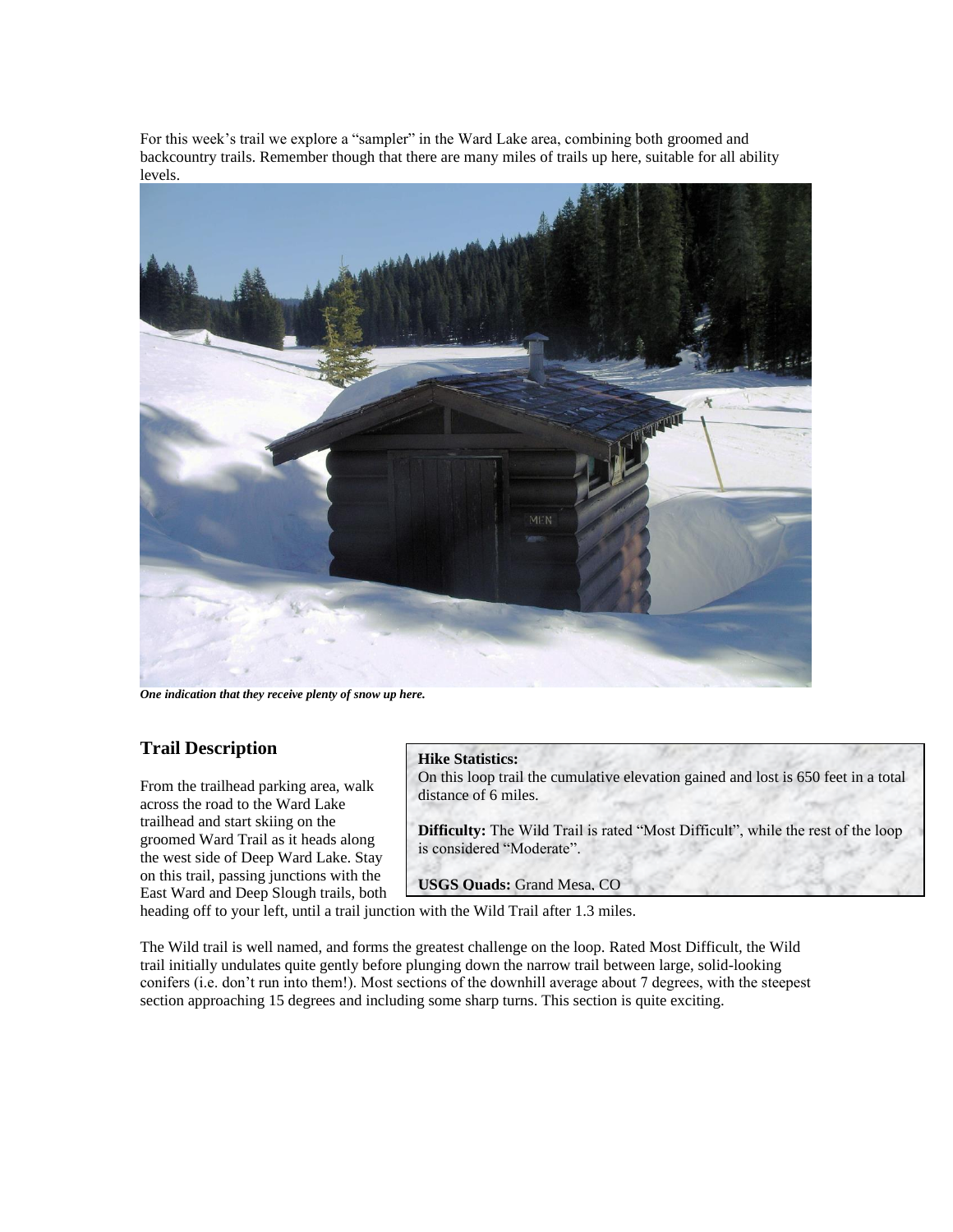After three quarters of a mile the Wild Trail dumps you out (possibly quite literally) onto the relatively mild Ward Trail again. Time to dust off any snow that might somehow have accumulated on your clothing.

Pass an alternate trailhead and continue on the Ward Trail as it heads towards the southernmost point on the loop, staying to the east of Ward Creek Reservoir. Stay on this section of the Ward Trail for a total of 1.2 miles as the trail turns north again before reaching an intersection with the Skinned Horse trail. Turn right (northeast) onto the Skinned Horse Trail and find yourself once again on a backcountry trail. You will stay on the Skinned Horse Trail for the rest of the outing, another 2.7 miles.

From the intersection with the Ward Trail the Skinned Horse Trail climbs quite steeply for almost 0.6 miles, where a slight detour will bring you to a spot with fine views of several mountain ranges (Waypoint "SCENIC VIEW"). See if you can identify the peaks of the Elk Range, West Elk Range and even some of the peaks in the San Juan Range (Uncompahgre and Wetterhorn Peaks for example).

## *Gliding across the flats*

Re-join the Skinned Horse Trail and continue on undulating terrain as the trail heads northeast through wooded and open areas, passing several

trail junctions along the way. The trail turns north as it nears the east side of Deep Ward Lake, becomes more of a logging road and passes through the cabins of the Ward Lake Ranger Station. Pass through an open gate as you exit the Ranger station and look for the trail to make a sharp left turn at an almost totally buried outhouse. Follow the trail as it parallels the road for just over 0.3 miles, meeting up with the Ward trail again a few yards from your starting point.

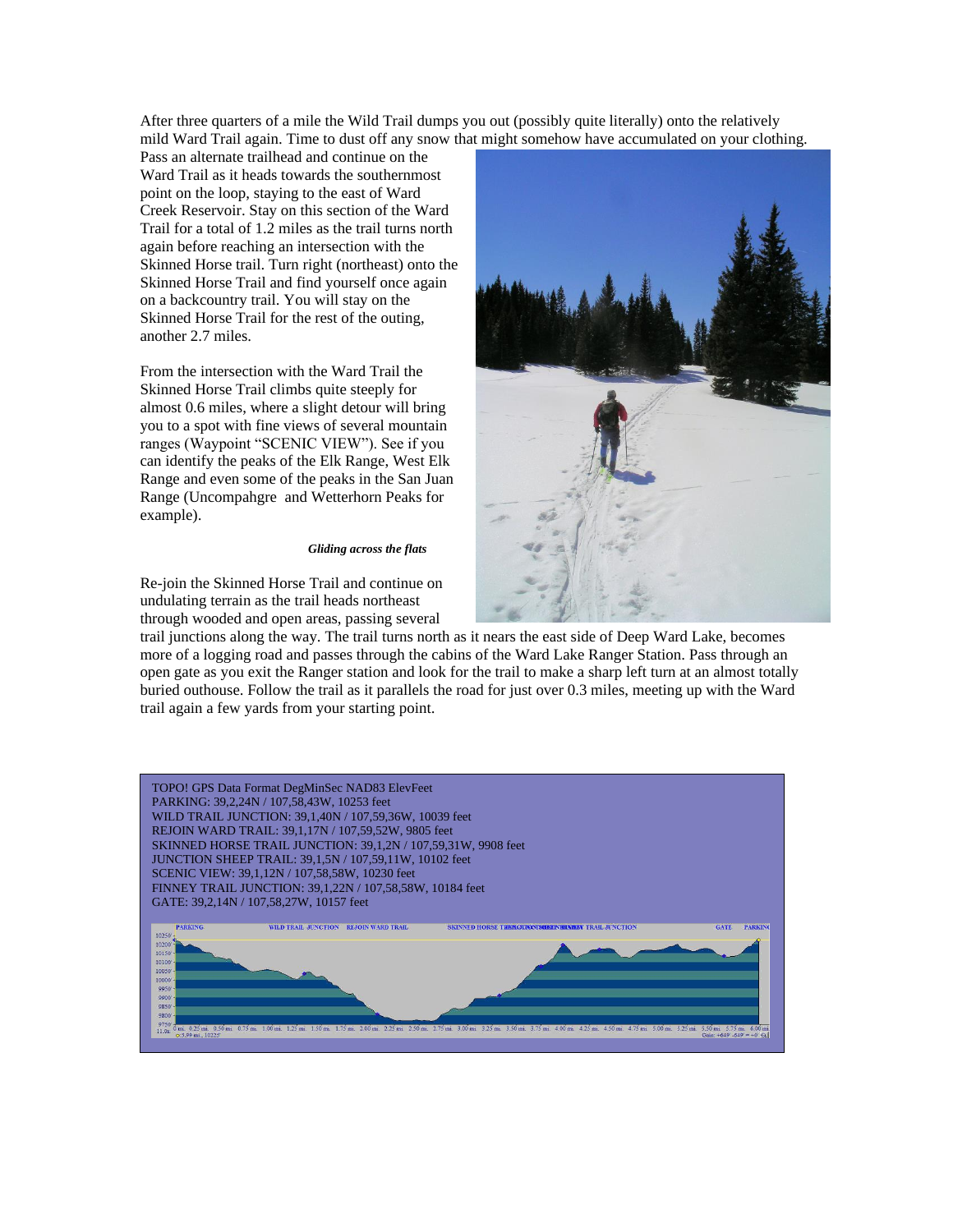